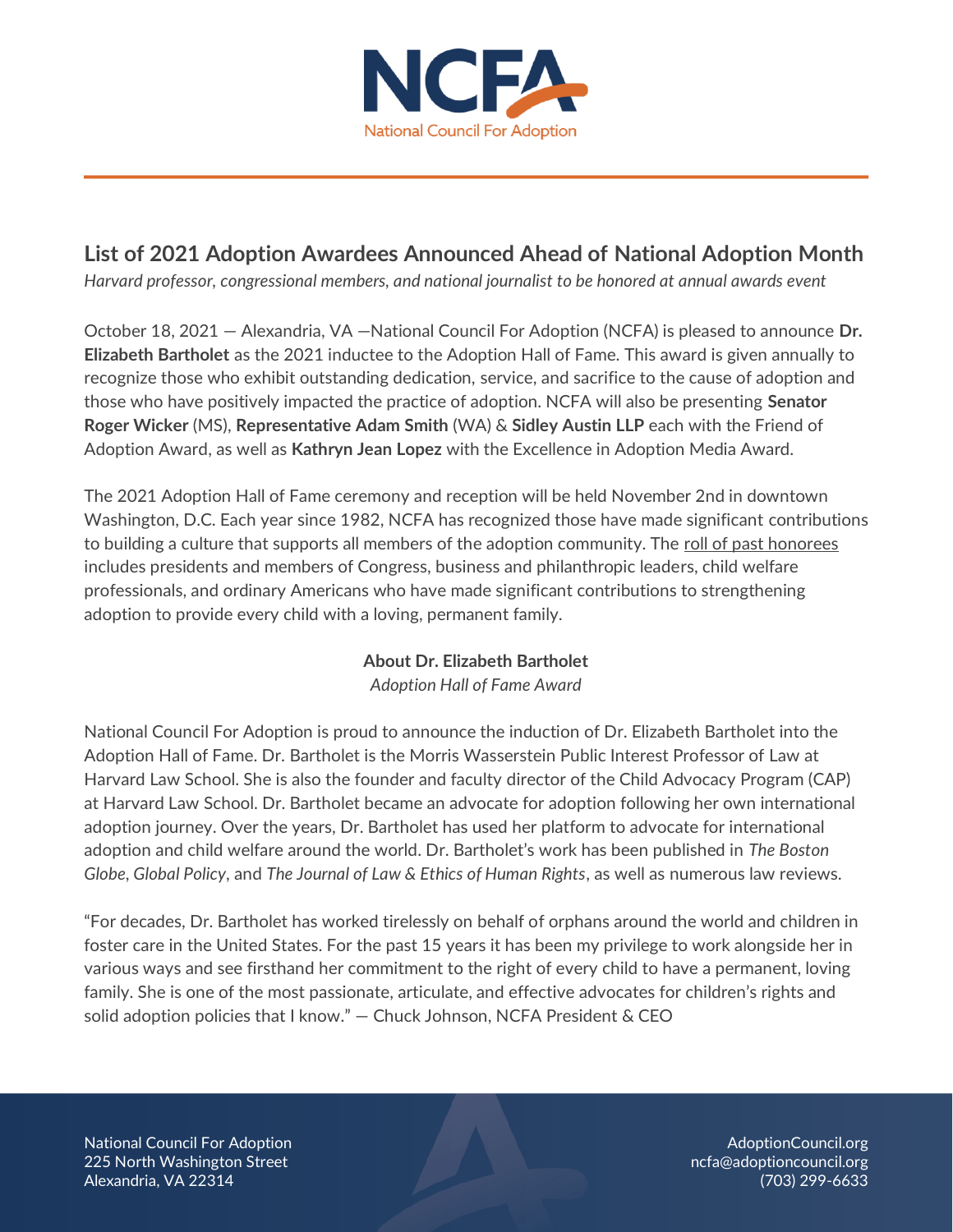### **About Senator Roger Wicker (MS)** *Friend of Adoption Award*

National Council For Adoption's Friend of Adoption Award is given annually to recognize those who have made significant contributions to the field of adoption. NCFA is pleased to announce that United States Senator Roger Wicker of Mississippi is one of three recipients of the Friend of Adoption Award this year.

Senator Wicker has advocated fiercely for the adoption community with a special focus on intercountry adoption. In September 2020, Senator Wicker made a powerful speech on [the Senate floor](https://www.wicker.senate.gov/public/index.cfm/2020/9/wicker-decries-clear-and-consistent-bias-against-intercountry-adoptions-at-u-s-state-department) about the importance of intercountry adoption and called for his colleagues to join him in addressing the current threats and obstacles that have led to its decline. His active leadership on this issue is reflected in the many Congressional letters, department meetings, media appearances and published op-eds he has conducted on behalf of the adoption community.

"Throughout his many years in Congress, Senator Wicker has been a consistently courageous voice in calling for accountability from policy and decision makers to address the significant decline in intercountry adoption which has left thousands of children around the world waiting for a family. Always willing to hear from concerned constituents and the larger adoption community, Senator Wicker has demonstrated strong leadership as an adoption advocate, and we are honored to recognize his impact with the Friend of Adoption award this year."

— Kristen Hamilton, NCFA Director of Strategic Initiatives and Communications

### **About Representative Adam Smith (WA)** *Friend of Adoption Award*

United States Representative Adam Smith, who serves Washington's 9<sup>th</sup> congressional district, is also among those to be honored with the Friend of Adoption Award. Representative Smith is deserving of this award due to his dedication, engagement, and advocacy in the cause of adoption. As an adopted individual himself, Representative Smith has paid particular attention to issues faced by adopted individuals and has been an outspoken defender for the rights of adoptees.

This year, Representative Smith introduced H.R.1593 - The Adoptee Citizenship Act of 2021*.* If passed, this bill would amend the Child Citizenship Act of 2000 in order to give citizenship to individuals who were brought to live in the U.S. through intercountry adoption but who were excluded by the CCA, and it would ensure automatic citizenship for every full and final adoption by a U.S. citizen.

"Representative Adam Smith has a long history of supporting adoption and child welfare issues, including introduction of the Adoptee Citizenship Act. Congressman Smith is the co-chair of the Congressional Coalition on Adoption, helping provide leadership and focus to adopted-related policy and legislation on Capitol Hill. He and his staff team have demonstrated a willingness to work in a bi-

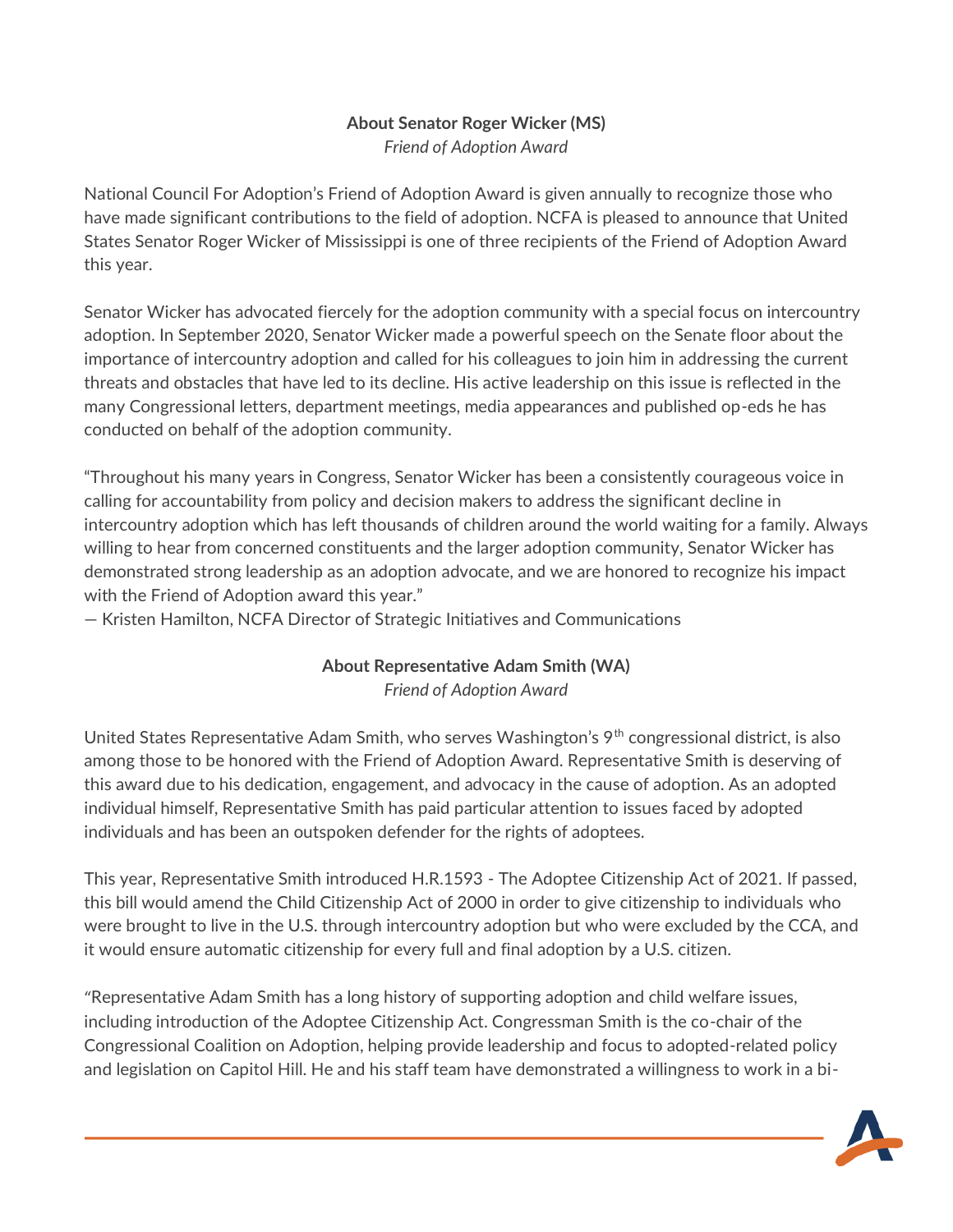partisan, bi-cameral manner with a wide range of stakeholders to ensure all those impacted by adoption have their voices heard."

— Ryan Hanlon, NCFA Vice President

# **About Sidley Austin LLP**

*Friend of Adoption Award*

NCFA also looks forward to recognizing the international law firm Sidley Austin LLP with the Friend of Adoption Award for their commitment to and defense of intercountry adoption.

In 2018, intercountry adoption suffered a significant blow when a regulation was illegally implemented outside of the proper rulemaking process which prevented agencies from providing information about waiting children and issued a ban on "soft referrals" (seeking pre-approval for a match of prospective adoptive families with a child) until after the completion of a home study. As a result, agencies struggled to recruit families and intercountry adoptions declined even further.

With the expertise and commitment of Sidley Austin LLP, NCFA sued the Department of State and won the case on a successful appeal with the United States Court of Appeals for the District of Columbia, effectively ending the ban on soft referrals and clearing the way for agencies to once again advocate more effectively for waiting children.

"Sidley provided a high caliber team of attorneys to serve as pro bono representation to NCFA's legal challenge to guidance issued by the Department of State. Led by Dan Hay, they put in long hours and significant devotion to ensuring that they heard from the adoption community, understood the relevant legal issues, and represented NCFA and the wider community well. The Sidley team was professional, committed, and very enjoyable to work with. Their legitimate concern for adoption-related policy and their dedication to providing high quality legal services was evident in every interaction." — Ryan Hanlon, Vice President

#### **About Kathryn Jean Lopez** *Excellence in Adoption Media Award*

This year, NCFA is pleased to honor Kathryn Jean Lopez with the Excellence in Adoption Media Award. Lopez is a senior fellow with the National Review Institute, the editor-at-large for the National Review magazine, and a syndicated columnist for Andrews McMeel Universal.

Lopez has become an important voice for adoption throughout the media not only in her writing, but through television and radio features, as well as being a notable guest speaker at many events on the topics of adoption and unintended pregnancies.

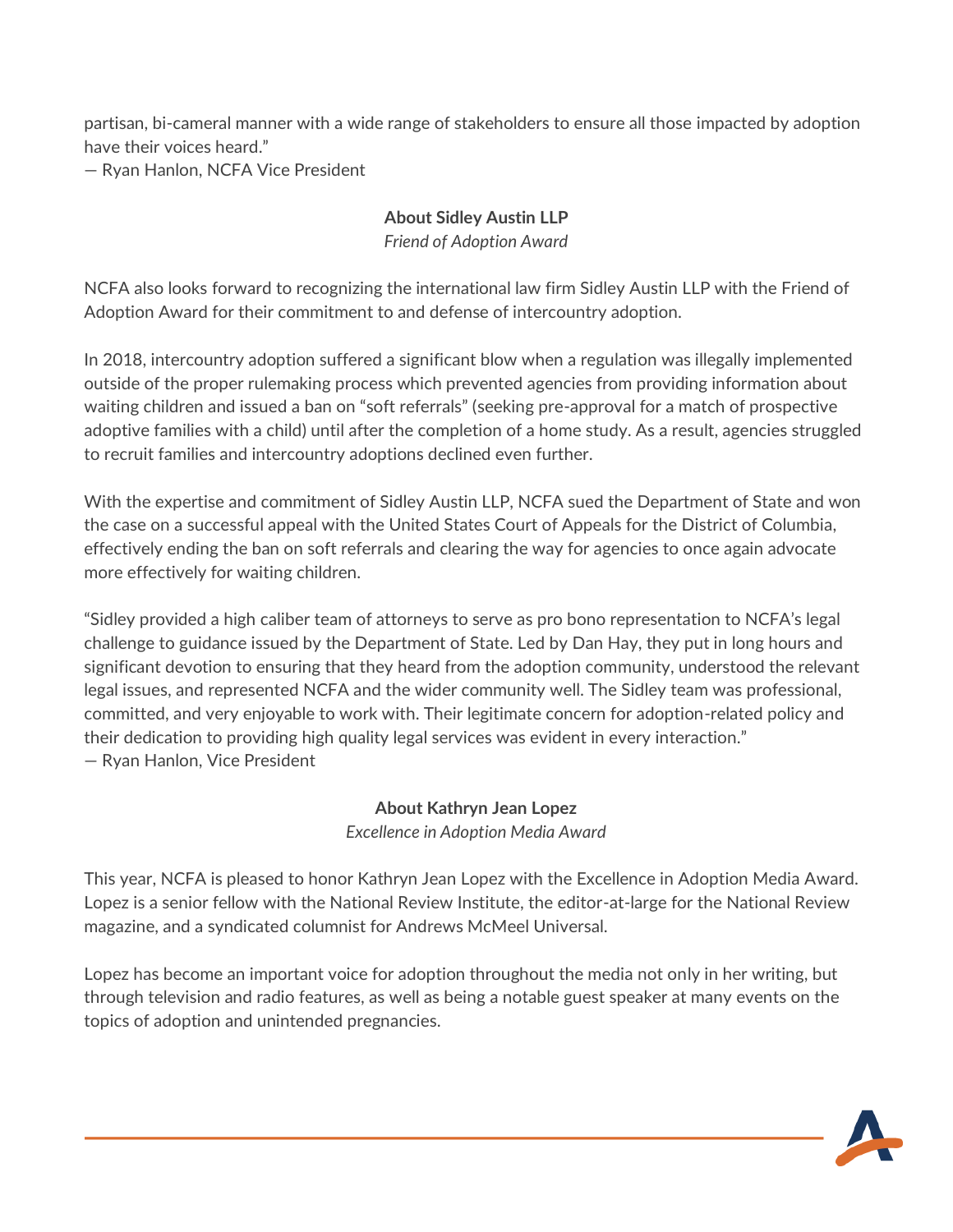In addition to the Excellence in Adoption Media Award, in 2016, Lopez also won the Washington Women in Journalism Award for Outstanding Journalist in Periodicals. Her work has been widely published in outlets throughout the nation.

"Kathryn Jean Lopez has faithfully used her platform to emphasize the importance of access to reliable adoption information for women experiencing an unintended pregnancy. She has been a champion for adoptive families, and a thoughtful, articulate voice to policymakers."

— Chuck Johnson, NCFA President & CEO

**###**

## **ABOUT NATIONAL COUNCIL FOR ADOPTION**

Founded in 1980, NCFA is a leading authoritative voice for adoption and is passionately committed to the belief that every child deserves to thrive in a nurturing permanent family. NCFA's nonprofit work promotes a culture of adoption through education, research, advocacy, and collaboration that aims to serve children, expectant and birth parents, adopted individuals, adoptive families, and adoption professionals. adoptioncouncil.org

Media Contact: Kristen Hamilton, 571.446.4690, khamilton@adoptioncouncil.org